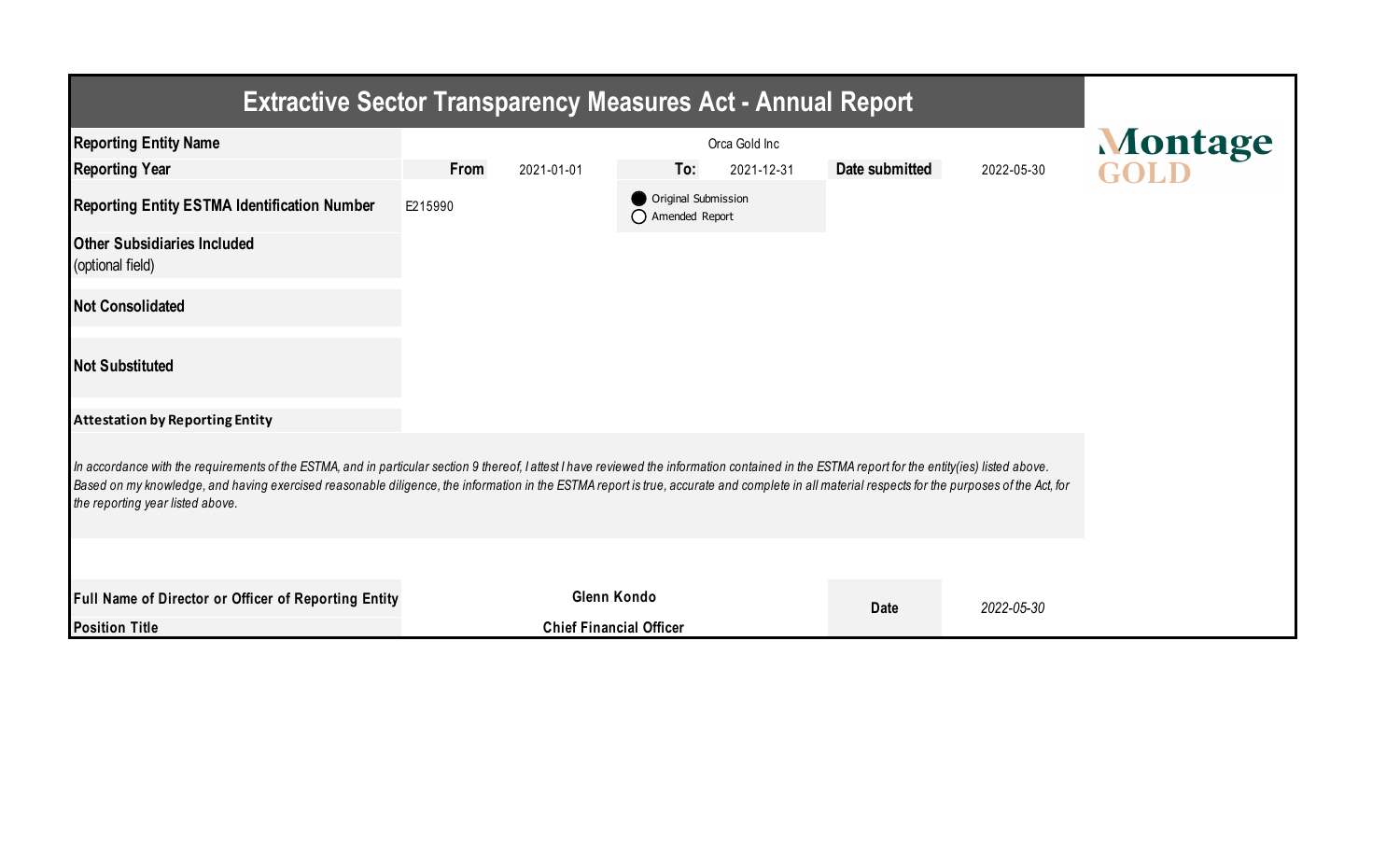| Extractive Sector Transparency Measures Act - Annual Report                                                                                                               |                          |                                                                                 |                                 |            |        |                                |                |                  |                                               |                                      |                                                                           |  |
|---------------------------------------------------------------------------------------------------------------------------------------------------------------------------|--------------------------|---------------------------------------------------------------------------------|---------------------------------|------------|--------|--------------------------------|----------------|------------------|-----------------------------------------------|--------------------------------------|---------------------------------------------------------------------------|--|
| <b>Reporting Year</b><br><b>Reporting Entity Name</b><br><b>Reporting Entity ESTMA</b><br><b>Identification Number</b><br>Subsidiary Reporting Entities (if<br>necessary) | From:                    | 2021-01-01                                                                      | To:<br>Orca Gold Inc<br>E215990 | 2021-12-31 |        | <b>Currency of the Report</b>  | CAD            |                  |                                               |                                      |                                                                           |  |
|                                                                                                                                                                           | <b>Payments by Payee</b> |                                                                                 |                                 |            |        |                                |                |                  |                                               |                                      |                                                                           |  |
| Country                                                                                                                                                                   | Payee Name <sup>1</sup>  | Departments, Agency, etc<br>within Payee that Received<br>Payments <sup>2</sup> | Taxes                           | Royalties  | Fees   | <b>Production Entitlements</b> | <b>Bonuses</b> | <b>Dividends</b> | Infrastructure<br><b>Improvement Payments</b> | <b>Total Amount paid to</b><br>Payee | Notes <sup>34</sup>                                                       |  |
|                                                                                                                                                                           |                          |                                                                                 |                                 |            |        |                                |                |                  |                                               |                                      |                                                                           |  |
| Côte d'Ivoire                                                                                                                                                             | Côte d'Ivoire Government | Tax Office                                                                      | 310,849                         |            |        |                                |                |                  |                                               |                                      | 310,849 Payments made in CFA Average Cote<br>d'Ivoire CFA/CAD FX rate 442 |  |
| Côte d'Ivoire                                                                                                                                                             | Côte d'Ivoire Government | Government Treasury                                                             |                                 |            | 12,983 |                                |                |                  |                                               |                                      | Payments made in CFA. Average Cote<br>d'Ivoire CFA/CAD FX rate 442        |  |
|                                                                                                                                                                           |                          |                                                                                 |                                 |            |        |                                |                |                  |                                               |                                      |                                                                           |  |
|                                                                                                                                                                           |                          |                                                                                 |                                 |            |        |                                |                |                  |                                               |                                      |                                                                           |  |
|                                                                                                                                                                           |                          |                                                                                 |                                 |            |        |                                |                |                  |                                               |                                      |                                                                           |  |
|                                                                                                                                                                           |                          |                                                                                 |                                 |            |        |                                |                |                  |                                               |                                      |                                                                           |  |
|                                                                                                                                                                           |                          |                                                                                 |                                 |            |        |                                |                |                  |                                               |                                      |                                                                           |  |
|                                                                                                                                                                           |                          |                                                                                 |                                 |            |        |                                |                |                  |                                               |                                      |                                                                           |  |
|                                                                                                                                                                           |                          |                                                                                 |                                 |            |        |                                |                |                  |                                               |                                      |                                                                           |  |
|                                                                                                                                                                           |                          |                                                                                 |                                 |            |        |                                |                |                  |                                               |                                      |                                                                           |  |
|                                                                                                                                                                           |                          |                                                                                 |                                 |            |        |                                |                |                  |                                               |                                      |                                                                           |  |
|                                                                                                                                                                           |                          |                                                                                 |                                 |            |        |                                |                |                  |                                               |                                      |                                                                           |  |
|                                                                                                                                                                           |                          |                                                                                 |                                 |            |        |                                |                |                  |                                               |                                      |                                                                           |  |
|                                                                                                                                                                           |                          |                                                                                 |                                 |            |        |                                |                |                  |                                               |                                      |                                                                           |  |
|                                                                                                                                                                           |                          |                                                                                 |                                 |            |        |                                |                |                  |                                               |                                      |                                                                           |  |
|                                                                                                                                                                           |                          |                                                                                 |                                 |            |        |                                |                |                  |                                               |                                      |                                                                           |  |
|                                                                                                                                                                           |                          |                                                                                 |                                 |            |        |                                |                |                  |                                               |                                      |                                                                           |  |
|                                                                                                                                                                           |                          |                                                                                 |                                 |            |        |                                |                |                  |                                               |                                      |                                                                           |  |
| <b>Additional Notes:</b>                                                                                                                                                  |                          |                                                                                 |                                 |            |        |                                |                |                  |                                               |                                      |                                                                           |  |

 $1$  Enter the proper name of the Payee receiving the money (i.e. the municipality of x, the province of y, national government of z).

2 Optional field.

 $^3$  When payments are made in-kind, the notes field must highlight which payment includes in-kind contributions and the method for calculating the value of the payment.

4 Any payments made in currencies other than the report currency must be identified. The Reporting Entity may use the Additional notes row or the Notes column to identify any payments that are converted, along with the exc